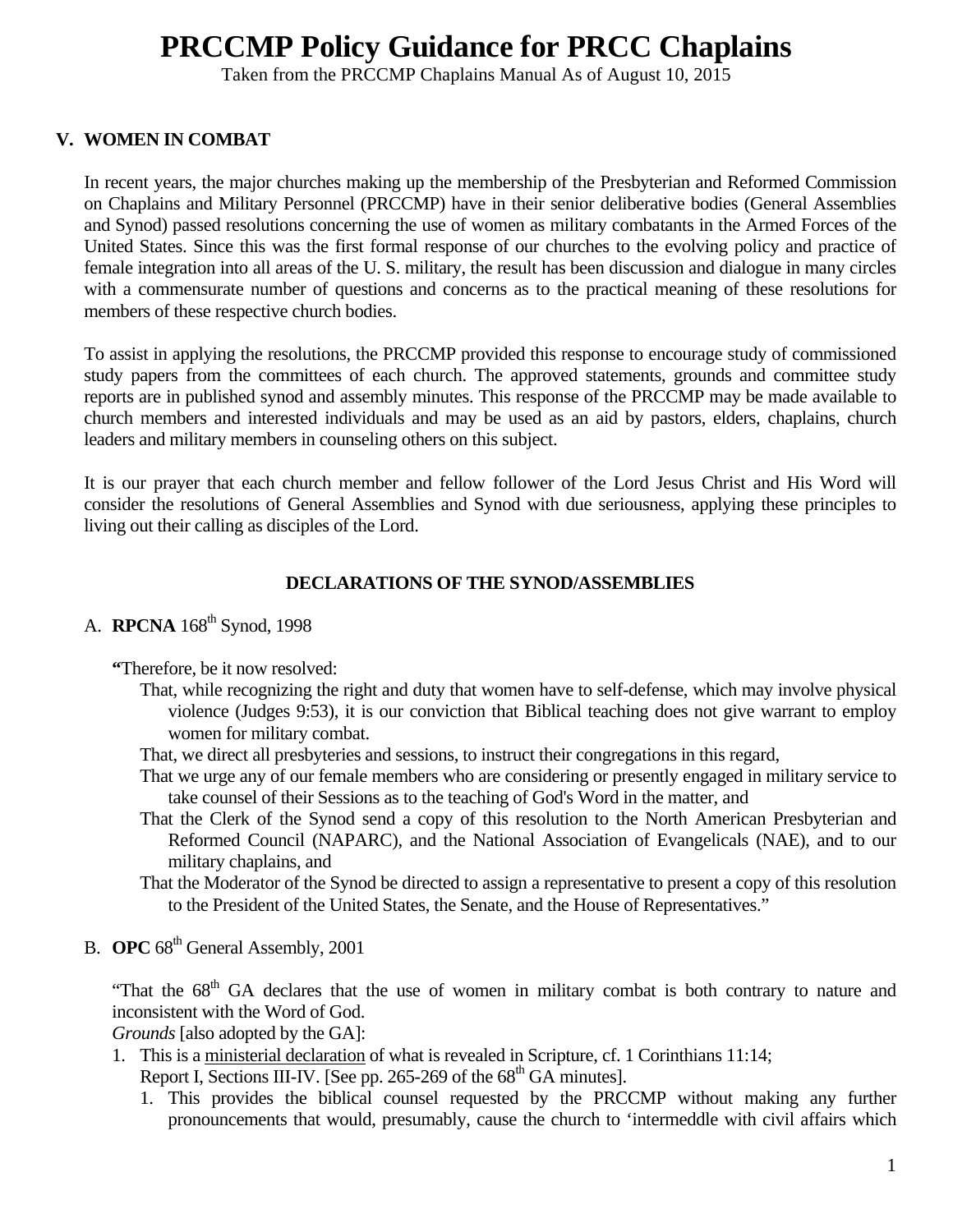concern the commonwealth' in a matter that some would say is not yet an extraordinary case, cf. *Westminster Confession of Faith*, 31.4."

- C. **PCA** 29<sup>th</sup> General Assembly, 2001
	- "That the Philadelphia Presbytery Overture, the PRCCMP letter, and the Report of the Bills and Overtures Committee be answered by this report.
	- That the PCA continue to recognize that the individual conscience, guided by the Word of God and responsive to the counsel of the Church, must decide concerning the propriety of voluntary service in the military.
	- That the PCA believes that military service is a just and godly calling; however, that it presents special and difficult moral challenges in light of the integration of women into the armed services.
	- That the women of the PCA be warned of the many difficulties and moral and physical dangers involved in serving in the military in secular America, due to their inherent greater vulnerability.
	- That individual believers as citizens be urged to exercise their godly influence to bring about authentic spiritual and moral reformation in the military services.
	- That the PCA chaplains be encouraged in their continued ministry to all male and female personnel in their spheres of ministry.
	- That pastors and sessions be informed of this report and be encouraged to instruct their people in the matters it presents.

That the NAPARC and NAE churches be informed of the PCA's position on this matter."

- D. **PCA** 30<sup>th</sup> General Assembly, 2002
	- "1. Acknowledging that the child in the womb is "a person covered by Divine protection"
		- (*Statement on Abortion*, Sixth General Assembly); and that women of childbearing age often carry unborn children while remaining unaware of their child's existence; and that principles of just war require the minimization of the loss of life—particularly innocent civilians; the PCA declares that any policy which intentionally places in harms way as military combatants women who are, or might be, carrying a child in their womb, is a violation of God's Moral Law.
	- 2. This Assembly declares it to be the biblical duty of man to defend woman and therefore condemns the use of women as military combatants, as well as any conscription of women into the Armed Services of the United States.
	- 3. Therefore be it resolved that the Thirtieth General Assembly of the Presbyterian Church in America adopts the above as pastoral counsel for the good of the members, the officers, and especially the military chaplains of the Presbyterian Church in America.
	- 4. Be it further resolved that the Presbyterian Church in America supports the decision of any of its members to object to, as a matter of conscience, the conscription of women or the use of women as military combatants."
- E. **PCA** 31<sup>st</sup> General Assembly, 2003

"Nothing done by the previous Assembly compels any court of original jurisdiction to exercise discipline on issues pertaining to the report on the Ad-Interim Study Committee on Women in the Military."

## **PRCCMP UNDERSTANDING OF THE FORCE OF SYNOD/ASSEMBLY DECLARATIONS**

We believe that the actions of the General Assemblies/Synod, rightly understood, have significant weight for chaplains, ministers, ruling elders, military personnel and members of our churches. The weight of these ecclesiastical statements includes the duty to take them seriously, not to dismiss them casually as advice that can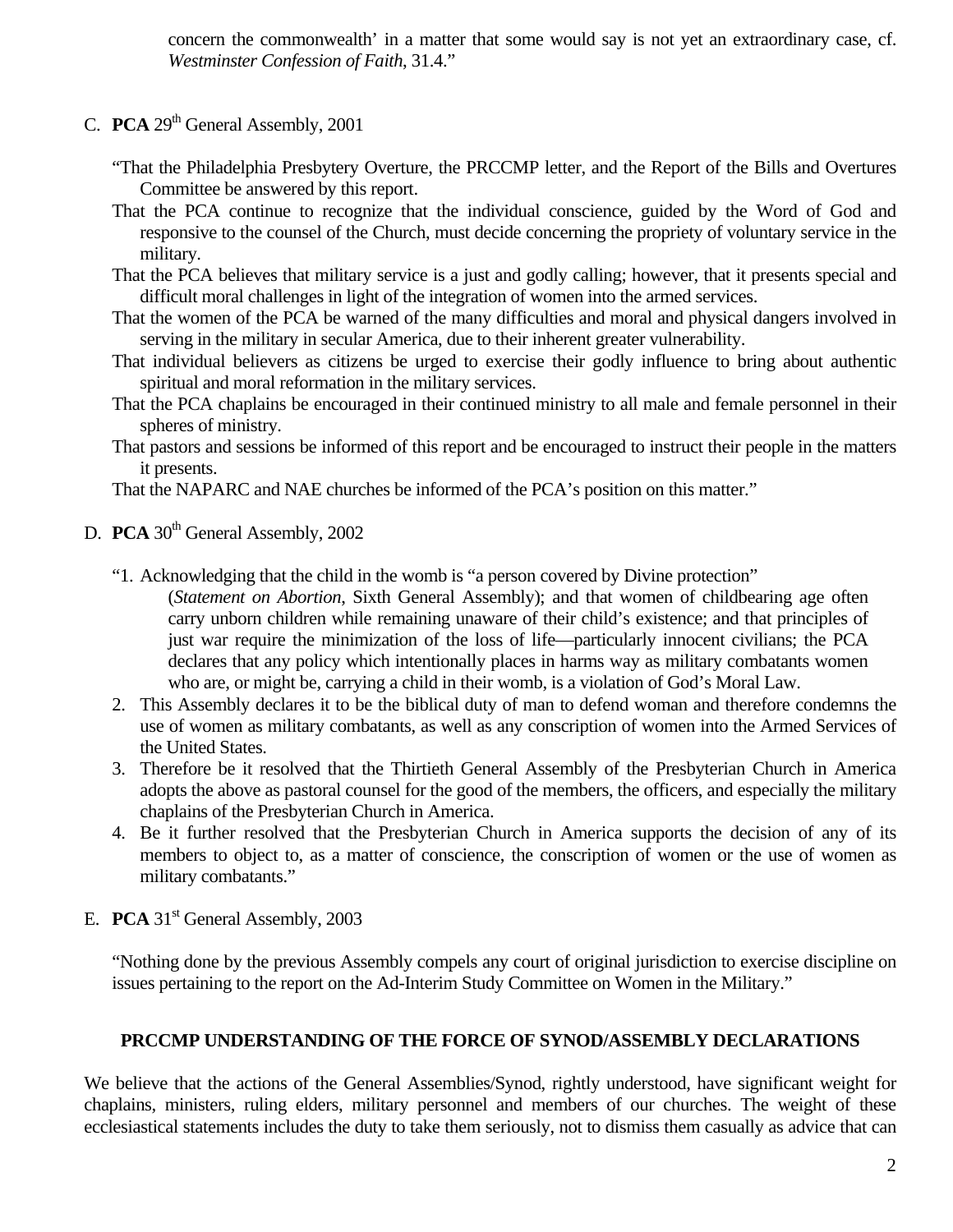be ignored. Our purpose here is not to foster judicial actions, but to help understand and apply what the assemblies have approved.

As we do this, it is important to realize that none of the declarations has been formally adopted as part of the law and order of the church. Therefore, they are, in a sense, works in progress and the full force of the statements is yet to be determined. Nevertheless, actions are to be taken and counsel is to be given in accordance with the stated position of the church, insofar as one's individual conscience enables.<sup>1</sup>

Regarding the matter of individual conscience, these words from A. A. Hodge's commentary on *The Westminster Confession of Faith* (Banner of Truth reprint, 1992) are instructive. The following paragraphs are from that commentary on Chapter 31, sections II-IV: "... synods and councils, consisting of uninspired men, have no power to bind the conscience, and their authority cannot exclude the right, nor excuse the obligation, of private judgment. If their judgments are unwise, but not directly opposed to the will of God, the private member should submit for peace' sake. If their decisions are opposed plainly to the Word of God, the private member should disregard them and take the penalty."

Nothing herein summarized by the PRCCMP compels any court of original jurisdiction to exercise discipline on issues pertaining to Synod and General Assembly declarations cited above.

# **PRCCMP RESPONSES TO ISSUES RAISED ABOUT WOMEN IN COMBAT**

1. We acknowledge that many troops have as their primary mission the support of the warfighters. They may kill or capture the enemy in instances of self-defense within the support train. They are positioned in harm's way, as are any military or civilian personnel close to the battlefield. However, the synod/assemblies' declarations clearly assert that God never intended a woman to be a military combatant. Further, we regard these assembly/synod actions to frame the biblical sense of military combatant to be anyone who is involved, accountably and plainly, in seeking the death of enemy personnel.

There are concerns for women in support roles, as in "remote" naval and aviation roles in the military, that must be considered individually and judiciously. Those concerns affect the spiritual life of the female military member or potential member as well as the male member who as commander or subordinate might be expected and required to abstain from acting on his sense of moral obligation to protect women. While these denominational declarations do not forbid women from participating in those remote or support roles, each should evaluate his own circumstances. Military positional requirements should be examined and evaluated in light of the Scriptures elevated by denominational study committees, as well as by the chaplain's independent study. PRCCMP chaplains should assist men and women, as requested, in their making that evaluation.

2. These declarations provide authority for PRCCMP chaplains who counsel or advise other military members regarding the use of women in combat.

 $\frac{1}{1}$ PCA members of the Commission, in consultation with recognized leaders of the PCA, understand the actions of the Assembly to be interpreted and applied while keeping in mind two common errors: The first error perceives an action of the General Assembly to be similar to a law of Congress or a decision of the Supreme Court. Both are improper analogies. Until the General Assembly acts so as to make a matter a part of our Standards, then that matter is not binding -- unless the matter is determined by a judicial decision or unless the determination is already within the powers of the GA as assigned in the constitution (such as determining the trustees of agencies). The second error perceives a non-constitutional statement of the GA as being superfluous and of no import. In actuality, the GA makes such statements to advise its members and churches of the mind of the larger church at that moment. While such action does not have the authority of law to bind conscience or future Assemblies, brothers in Christ are obligated to weigh with great deference this "pious advice" since they have vowed to seek the peace and purity of the church, and this cannot be done through simply ignoring the properly approved advice of brothers and fathers. Such advice (i.e., an "in this" statement) must be seriously considered as the consensus of the church (but not the mandate of the church) by conscientious brothers until the church changes its advice.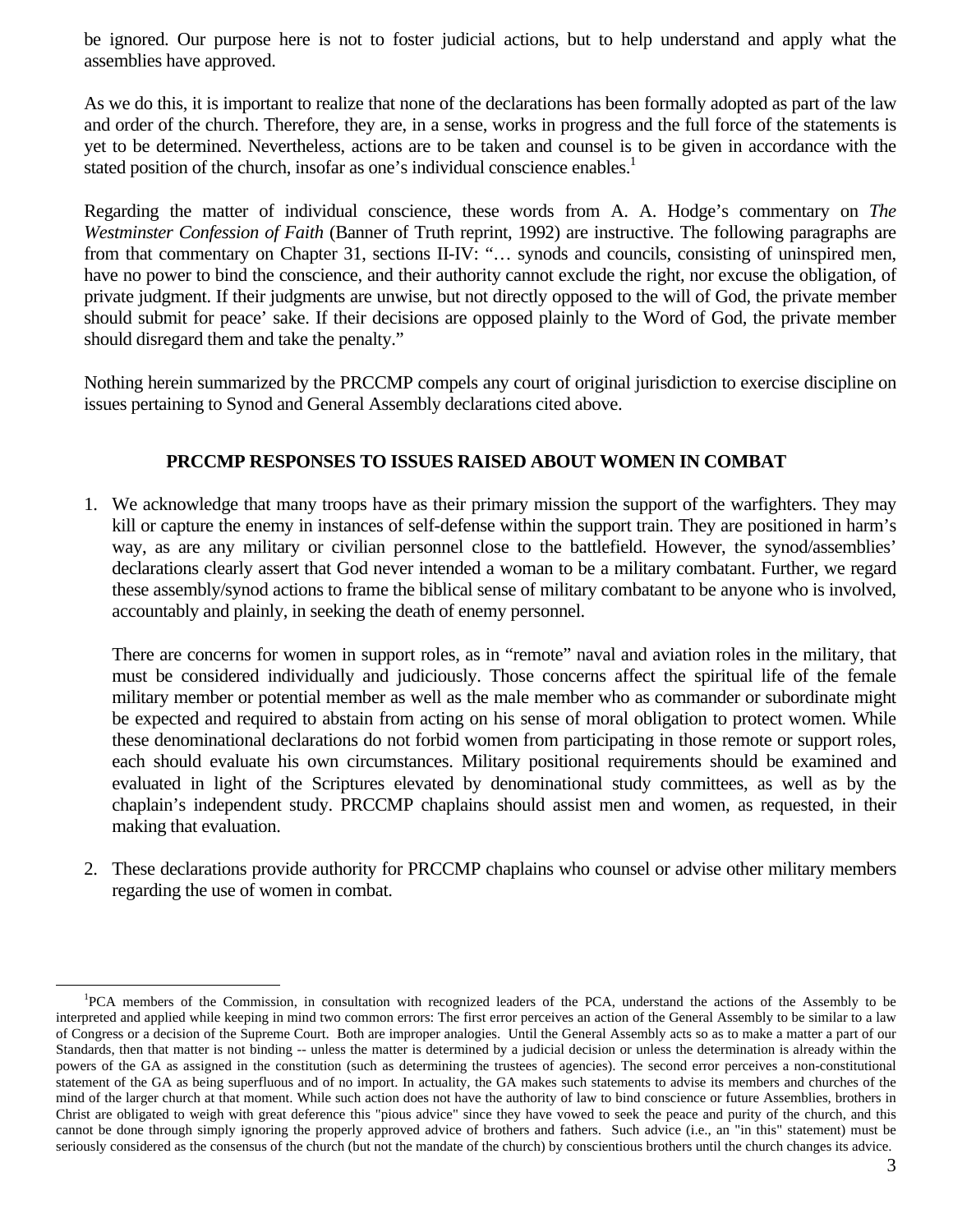- 3. These declarations do not require a PRCCMP chaplain, who is biblically counseling a military member who has a problem of conscience with women in combat, to advise resignation. Neither do they require a chaplain who has a problem of conscience with women as military combatants to resign.
- 4. PRCCMP chaplains should counsel women who are or might be carrying a child in their womb and who intentionally place that child in harm's way to repent and consider the implications of genuine repentance and forgiveness. Counseling should include the father of the baby and the person who knowingly orders that woman into harm's way.
- 5. The military chaplain is not expected or obliged to preach or impose these biblically derived declarations presumptively upon individual service members. He should be prepared to teach principles from which this finding is derived and to explain and elaborate when particular pastoral guidance is sought by a uniformed service member. As well, the chaplain shall explain the particulars of such pastoral guidance to a uniformed service member's senior in command when asked to do so by a member who is appealing for relief from duties that could compromise behavior by a man toward a woman.
- 6. With respect to questions of conscience and morals, as in any other difficult and complex ethical problem, it is the duty of any PRCCMP endorsed chaplain, humbly relying on God's enabling grace, to seek to deal with all the aspects of such a situation in a manner consistent with his ordination vows, regardless of the inherent difficulty.
- 7. How are chaplains supposed to deal with (including providing counsel) commanders' policies and institutional/state policies as compared to dealing with individual women vis-à-vis the Synod/Assembly actions?

Chaplains have a moral responsibility to be well and carefully informed of the policies and actions of their endorsing church as well as the policies of their parent command and service, and also the appropriate civilian authorities. From the perspective of the PRCCMP, we believe this includes diligent, thoughtful reading of the actions of the three church bodies on this issue, including the exegetical work. Furthermore, we believe that the obligation of each chaplain is to deal biblically with each counselee, as God will grant him the grace to do so.

For instance, we do not believe any PRCCMP endorsed chaplain is obligated to inform every female service member he meets of the position of his church on the subject of women as military combatants, any more than he is obligated to inform every service member he meets of his church's stand on baptism, the Lord's Supper, etc. On the other hand, if anyone asks for a biblical perspective on any of these subjects, we believe it is the duty of the chaplain to represent his endorsing denomination without fear or dissimulation.

To put it another way, it is the duty of a chaplain to do his own "heavy lifting" beforehand on issues such as women as military combatants, issues which may come up in many different settings. He must think it through with humility, honesty and care, just as he would in explaining why our PRCCMP denominations do not ordain women. Thus, when asked about the issue of women as military combatants, he can kindly and with sensitivity give the questioner the basic biblical facts and citations to encourage his or her own "heavy lifting."

8. The Commission was also asked: How should chaplains advise their command concerning these Synod/Assembly actions?

When asked, answer honestly. When reporting to the command, during the indoctrination period, inform the senior chaplain and/or C.O. if it appears that there may be an issue. If the issue is discussed in an up-front manner at the beginning of the relationship with the command, the probability of friction diminishes.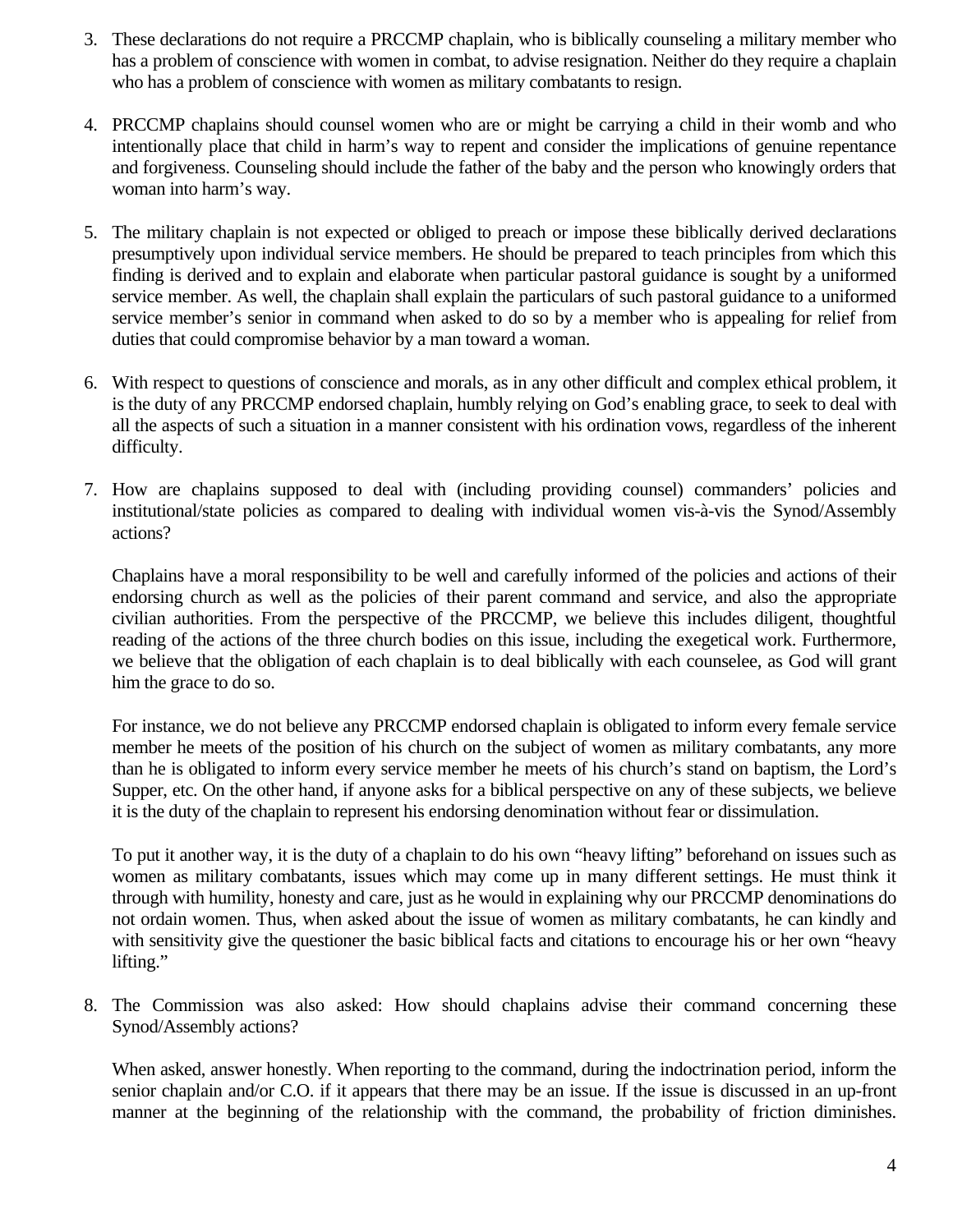Informing a command of our commitment to use the name of Jesus Christ in prayer is an analogous issue best addressed before having to force the issue in an actual occasion of public prayer.

- 9. In light of the Synod/Assembly adopted recommendations, some chaplains have asked what advice they are being "commanded" to give? The answer is "none."
- 10. A group of chaplains addressed the following related questions to the PRCCMP: "We felt that the churches will be looking to the PRCCMP for guidance on this issue. How should they be counseling their members on this issue? Some form of statement would be very beneficial so that ministers can provide the Godly advice as stated in the resolutions. And, if it is the obligation of men to protect women, can the denominational statements be construed to imply that all our young men should enter the military to fulfill their obligation and our young women be counseled on the biblical roles that they can play in the military?"

We do not believe it is the place of the PRCCMP to instruct churches as to what respective synod/assemblies have said. However, we can provide to those who are interested the narrower application for which the PRCCMP is responsible. It is not the place of the PRCCMP to construe denominational statements with respect to these questions outside the responsibilities of the PRCCMP as set forth in the first sentence of Article II of its Constitution: "The Commission is an agent of its member denominations (not an ecclesiastical commission in the technical sense), created by them to assist in carrying out their ministries to members of the Armed Forces and other institutions."

Note on exegesis: The exegetical grounds of the PCA and OPC statements address diverse issues of military combat, such as those raised in Judges 4:4-5:31. Deborah was not a woman in combat. Chaplains and other interested Christians are urged to make use of the careful exegetical work already done by the General Assembly committees that studied the issue. The RPCNA included Scripture references in its declaration. The PCA and OPC published in General Assembly minutes the full majority and minority reports of their study committees, including detailed exegesis.

Adopted 02 March 2004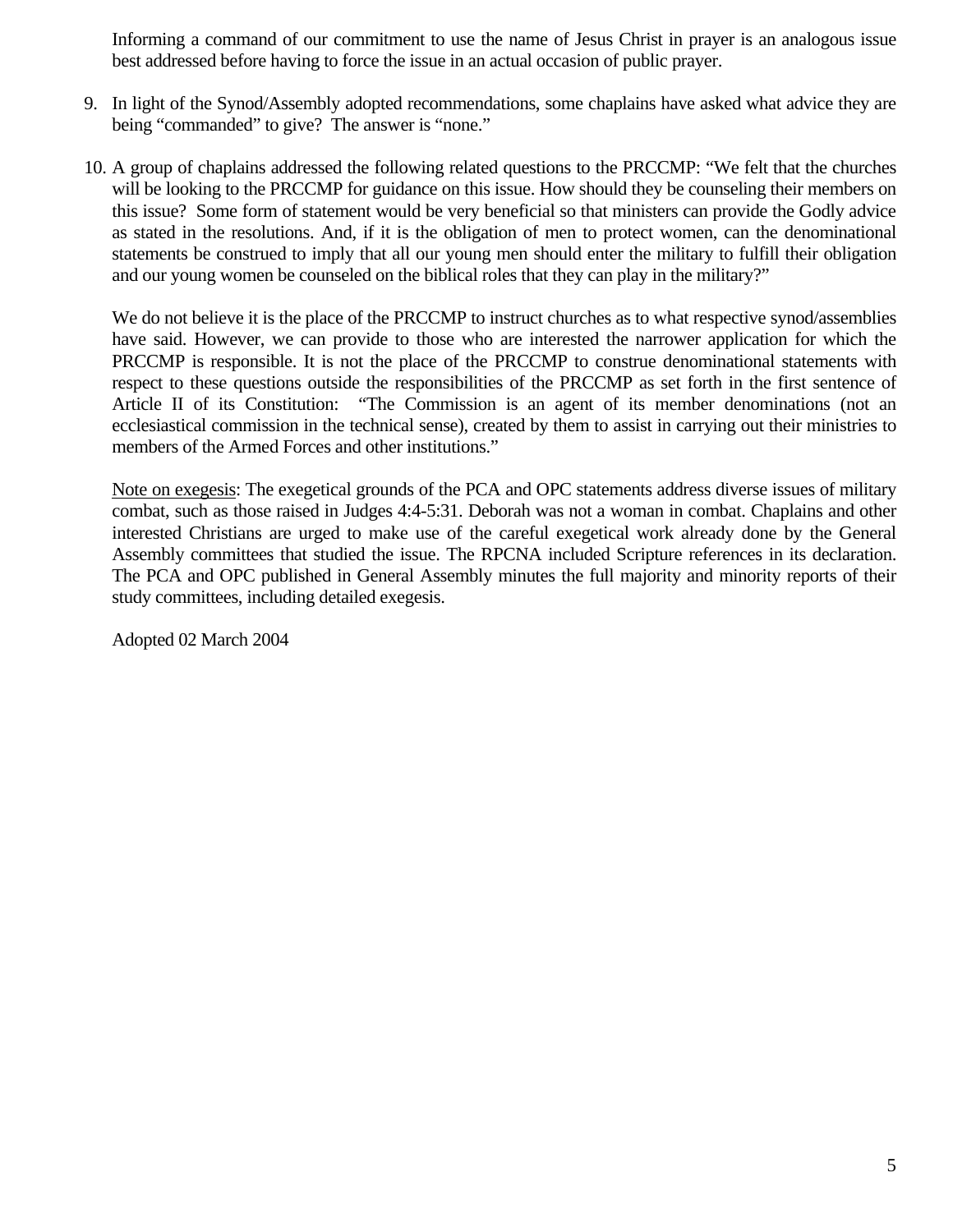# **VI. PRAYING IN JESUS' NAME**

A. Today, as never before in our nation's history, there are contentious issues related to the free exercise of religion and the protection of individual civil liberties that challenge United States military chaplains in the conduct of their ministry to members of the Armed Forces.

One high profile issue is the liberty to pray in Jesus' name, in public, non-sectarian settings, and without illegitimate pressures to refrain from doing so, both from within and without the uniformed services. The most common source of those unconstitutional pressures has been some senior chaplains and senior commanders who are fearful of offending others.

The secular settings in which these pressures are growing are settings of religious and cultural diversity commonly referred to as pluralism.

It should be noted that in the context of worship services, conducted in any military setting, the use of Jesus' name in prayers is seldom an issue.

B. Historical Background

Congress established the military chaplaincy to provide for ministry for uniformed Americans in the free exercise of their religion in environments where that exercise would otherwise be impossible or extremely difficult. It is no accident that the first amendment to our Constitution addresses the principle that the government may not establish any religion.

From the beginning of the military chaplaincy, it was understood that the chaplaincy services necessarily included chaplains endorsed by different ecclesiastical bodies. Further, the providential circumstances of remote and/or combat environments required chaplains to provide ministry to those from religious traditions and communities other than their own. It was understood that such ministry was to be offered graciously, respecting the right of recipients to believe differently than the chaplain himself.

Well before the War of Independence, the practice of offering public prayer in non-sectarian environments was a well-established practice. Prayer was commonly offered in local governmental meetings, school classrooms, civic memorial services, and even in Congress itself. For nearly two centuries, few saw this strong tradition of public prayer as a problem, so it was seldom addressed or challenged. In recent decades, that relatively benign situation has changed. Multiple lawsuits and court challenges became a major strategy for those who objected to public prayer at non-sectarian events.

#### C. Discussion

This development generated a growing debate and conflict when a chaplain was invited to offer public prayer, and did so "in the name of Jesus Christ." The reason this is so contentious is that many non-Christians, and even some churchgoers, rightly regard this phrase as implying that all religions which do not specifically highlight the exclusivity of Jesus Christ as the only way of salvation, are therefore, "wrong." In this, they are eminently correct, from the perspective of those who hold to the Bible as God's inspired Word, and as revealing salvation in Jesus Christ alone. Admittedly, that truth, however circumspectly avoided in direct statement by a discerning chaplain in the wording of his public prayer, in today's politically correct climate, is to invite attack, and, for chaplains, possibly cause damage to their careers.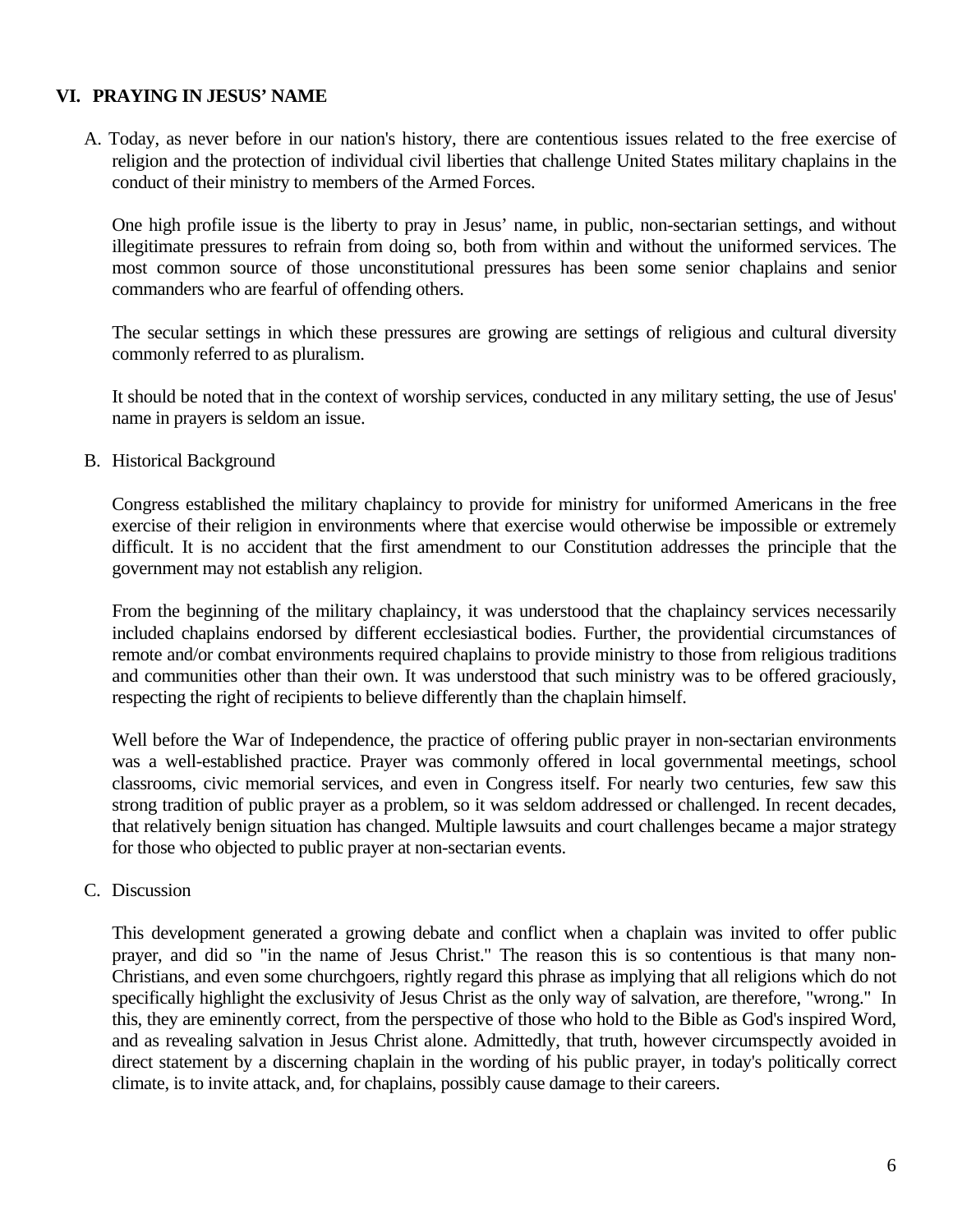Where the debate becomes murkier is in the widespread notion that chaplains, offering prayer at public events, should suppress the specific mention of Jesus' name and use generic nomenclature to refer to God. That the specific understanding and intent of a rabbi or imam who would so use their respective traditional names for their god is of no offense to those of anti-Christian bias is scarcely surprising, even though adherents of those faiths also believe theirs is the only true way to Heaven. In the name of "pluralism", chaplains are often pressured by supervisors to restrict the expression of their Christocentric focus and commitment.

Yet, from a constitutional perspective, no governmental entity has the legal authority to tell a chaplain offering prayer, in a public ceremony, what the content of his prayers will be. To do so violates the stringent restrictions on our government to establish a religion of any sort. Governmental attempts at any level to restrict the content of any chaplains' prayer constitute an effort to establish a generic religion, supposedly devoid of theological offense.

In sum, many Christians believe their entire faith and system of belief center in the person, and finished work, of Jesus Christ, of which one of many expressions is offering prayer in His name. Further, for some Christians, refraining from that obedience in such a circumstance constitutes betrayal of their Savior. Nevertheless, recognizing the diversity of an audience in a public setting, we counsel thoughtful language in the use of Jesus' name (e.g., "I pray in Jesus' name" versus "we pray …" and prefacing public prayer with a statement such as: "I am a Christian Chaplain, and am praying in accordance with my Christian faith"). Thus, chaplains and their endorsing bodies, have a spiritual and constitutional duty, to insist that they not be censored for the use of the name of Jesus Christ in public prayer.

Adopted Mar 06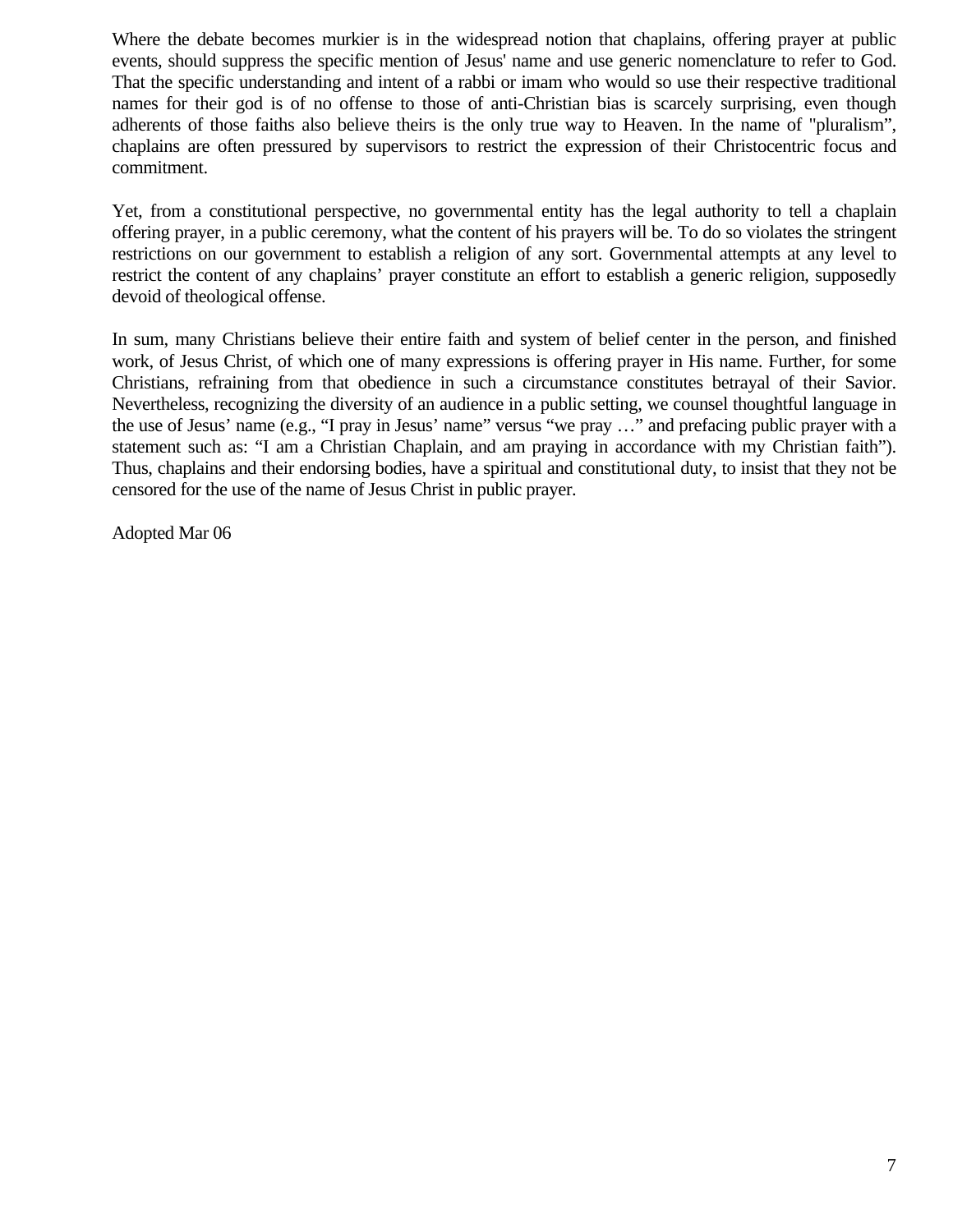## **VII. RELIGIOUS MINISTRY AND HOMOSEXUALITY**

# BACKGROUND

Until the last few decades, there has been little dispute about how to deal with a member of one of the military services who is discovered to have homosexual leanings, or to have actually engaged in such conduct. These members were removed from the particular service with some degree of punitive consequence, such as an Administrative Discharge or an Other Than Honorable Discharge. During the process of enlistment or applying for a commission, it was not the practice of our armed services to probe for a list of possible moral, social or ethical deficiencies that were not connected to a criminal record of some sort.

This policy was characterized by the Clinton administration as "Don't Ask – Don't Tell," implying some sort of moral hypocrisy on the part of the military for punitively dealing with discovered homosexuals, but who presumably had turned a blind eye to their admission in the first place. This incorrect characterization, along with several other contributing factors, including the emergence of formidable political power on the part of the homosexual segment of American society has resulted in Congress repealing the "Don't Ask – Don't Tell" policy and making moot the long-standing, adequate practice of our military services in dealing with this problem. This change in public law and policy, however, does not relieve PRCC-endorsed chaplains from their responsibility to stand firmly for what is right.

## PASTORAL GUIDANCE

A. Remain faithful to one's vows: Historically, it has been the practice of each Chaplain Corps of the Army, Navy and Air Force, respectively, to insist that it expects every chaplain to remain faithful to the doctrinal practices and ordination vows of his endorsing denomination.

For chaplains endorsed by the PRCCMP member denominations this includes the vow, in some form, to be faithful to the doctrines and truths of Scripture. That necessarily involves both the duty and privilege of calling sin "sin," whether in the formal proclamation of the Word of God, or in applying it in solving a problem in conduct or thinking requiring a biblical solution. As in our guidance on praying in Jesus' name, and women in combat, we remind our chaplains of constitutional principles prohibiting the government from imposing upon them substantive moral/religious judgments and beliefs, such as directing them on how to pray. These prohibitions are even more stringent if attempting substantively to limit chaplains in performance of their spiritual/moral/religious duties in consensual settings where views on homosexuality would be typically discussed in preaching, teaching, or counseling contexts.

B. Perform Religious Ministry: For PRCCMP endorsed chaplains "religious ministry" includes all those activities and behaviors which are in accord with the inerrant Word of God, and the doctrinal standards set forth in the Westminster Confession of Faith, together with the Larger and Shorter Catechisms. Examples of "religious ministry" set forth in these standards include, but are not limited to, preaching, teaching of all religious subjects, sacramental rites, informal and formal counseling, ministry of presence, and staff interaction on religious issues. "Religious Ministry" for PRCCMP endorsed chaplains cannot include anything that would cause a chaplain to support biblically defined sinful behavior. If a question arises as to what constitutes "religious ministry" then that particular issue should be clarified in consultation with the Executive Director of the PRCCMP.

PRCCMP endorsed chaplains are called by God to minister to our beloved soldiers, sailors, airmen, marines and guardsmen and their respective families and there are few parts of their military or ecclesiastical life that would not be considered "religious ministry." The 'DOD Support Plan for Implementation of the repeal of DADT' clearly stipulates that chaplains, in the context of their "religious ministry," are not required to take actions that are inconsistent with their religious beliefs. In light of this 'DOD Plan for the Repeal of DADT' any detailed service documents requiring 'sensitivity'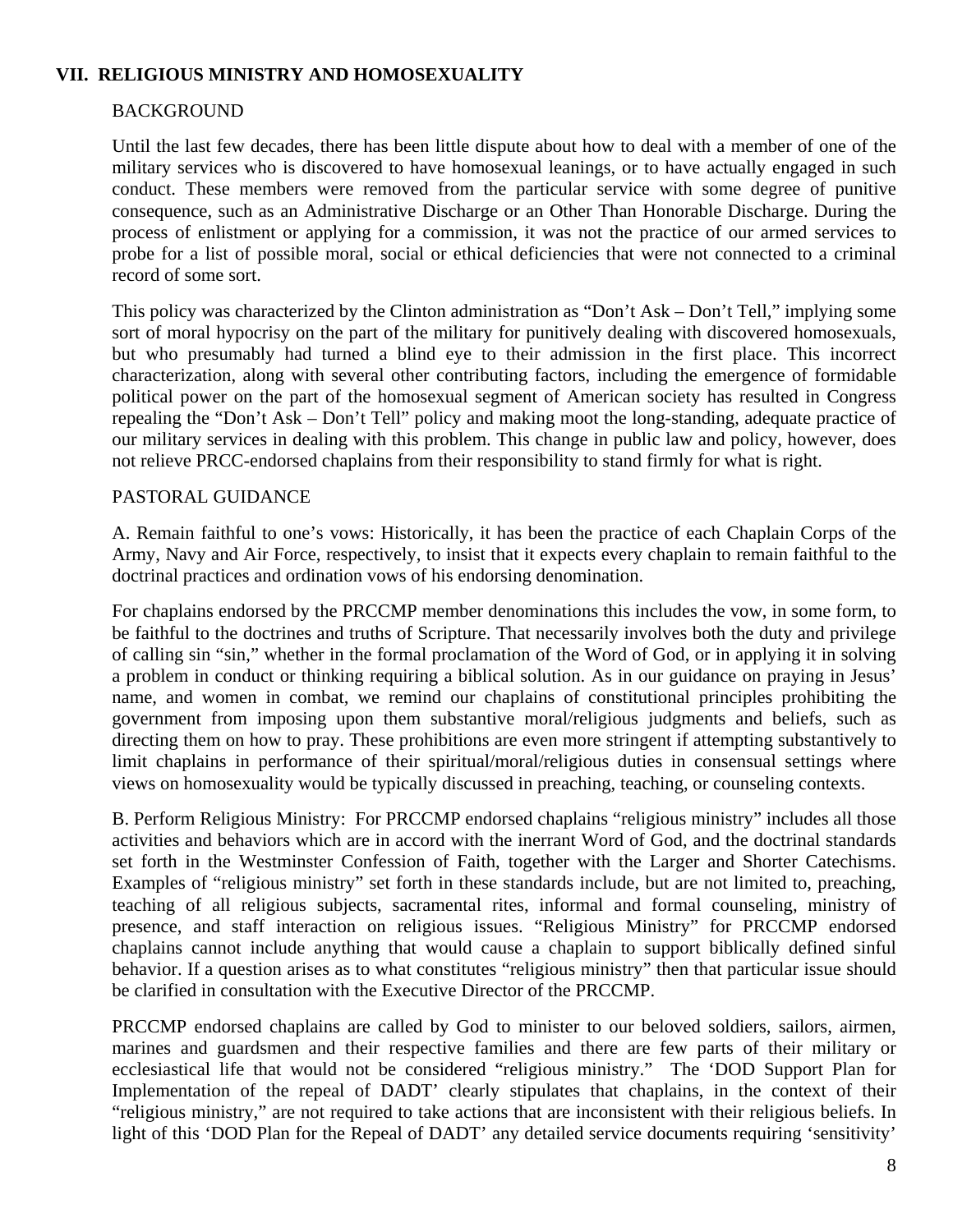and/or 'support' by military chaplains for ministry to homosexual service members (also referred to as gay, lesbian and bi-sexual in DoD documents) may not in any way be construed as over-riding, or requiring the compromise of, any biblical, doctrinal or confessional standard on the part of those chaplains endorsed by the PRCCMP.

C. Affirm Biblical truth and application: God's Word specifically addresses the sin of sodomy, and related homosexual behavior in Leviticus 18:22; 20:13; and Romans 1:26-27, in addition to the Genesis chapter 19 account of the supernatural destruction of Sodom and Gomorrah for precisely that iniquity.

In light of the objective passages on the sin of homosexuality, and the Scriptural guidelines on the exercise of pastoral grace (1 Timothy 6:11-16; 2 Timothy 2:14-26), the PRCCMP advises our endorsed chaplains to deal humbly and yet truthfully when asked about any aspect of this matter, and to do so in as courteous and kind a manner as possible. A chaplain is entirely at liberty to disagree with current secular assumptions, such as the idea that homosexuality is genetically caused, and yet may provide gracious counsel to an individual who confesses to this behavior. A service member who professes to be homosexual is still entitled to receive spiritual counsel if he or she so desires. It is not unconstitutional for a chaplain to encourage such a service member to seek the grace of Christ to repent of this, or any other sin, whether he or she is an unbeliever, or one professing faith in Christ as his or her Savior. However, this guidance must not be construed as in any way requiring any PRCCMP endorsed chaplain to perform a marriage or union ceremony for homosexual or transgendered service members, to provide any counseling in support thereof, or to counsel or perform programmatic encouragement for homosexual or transgendered relationships before or after such a union. Chaplains endorsed by the PRCCMP will not be permitted to perform marriage or union ceremonies for homosexual or transgendered service members, nor will they be permitted to plan, organize, lead, assist, direct, supervise or otherwise support same-sex couples retreats, family life seminars, other similar activities, or participate in any joint worship service with any chaplain who is a non-Trinitarian or does not accept the authority of God's Word in what they teach and believe. Moreover, according to the implementation guidelines, our chaplains will not be required to violate their faith in conducting or sharing worship services with homosexual chaplains or in condoning that which the Word of God condemns.

If a chaplain is challenged to cease and desist from addressing what is wrong with homosexual thinking or behavior, or to cover up his belief that it is wrong, especially if by one who is senior to the chaplain, we expect our endorsed chaplains to seek God's strength not to waver, even if unjustly accused of failing to support the command, or some aspect of the command's policies, such as equal opportunity programs. Further, if placed in such a situation, we encourage the chaplain promptly to contact the PRCCMP for such assistance and protection as we are able to provide.

D. In conclusion, PRCCMP endorsed chaplains will continue to be under the dual authority of the military and their respective denominations. The PRCCMP will continue to provide counsel and guidance to ensure that their "religious ministry" is consistent with their ordination vows and denominational beliefs. "Cooperation without compromise" will remain a way of life for our chaplains. In this increasingly pluralistic environment they will have to exercise wisdom in conducting ministry in the pulpit and in the counseling room, but are not restricted, according to the implementation guidelines, from counseling against a lifestyle that is contrary with the Word of God and calling for repentance and faith in Jesus Christ and for a life of virtue flowing from the love of Christ.

We should all pray fervently that God will allow that which was intended for evil to be used for good as our chaplains have the opportunity to minister the Gospel of Christ to a military that increasingly reflects the social perspective of our civilian world. May He have mercy. May He give greater grace. May He keep this door of chaplain ministry open so that men and women may hear the Gospel and be saved and Christ's Great Commission go forward in the United States military community and in our nation and in the world.

Revised May 14, 2011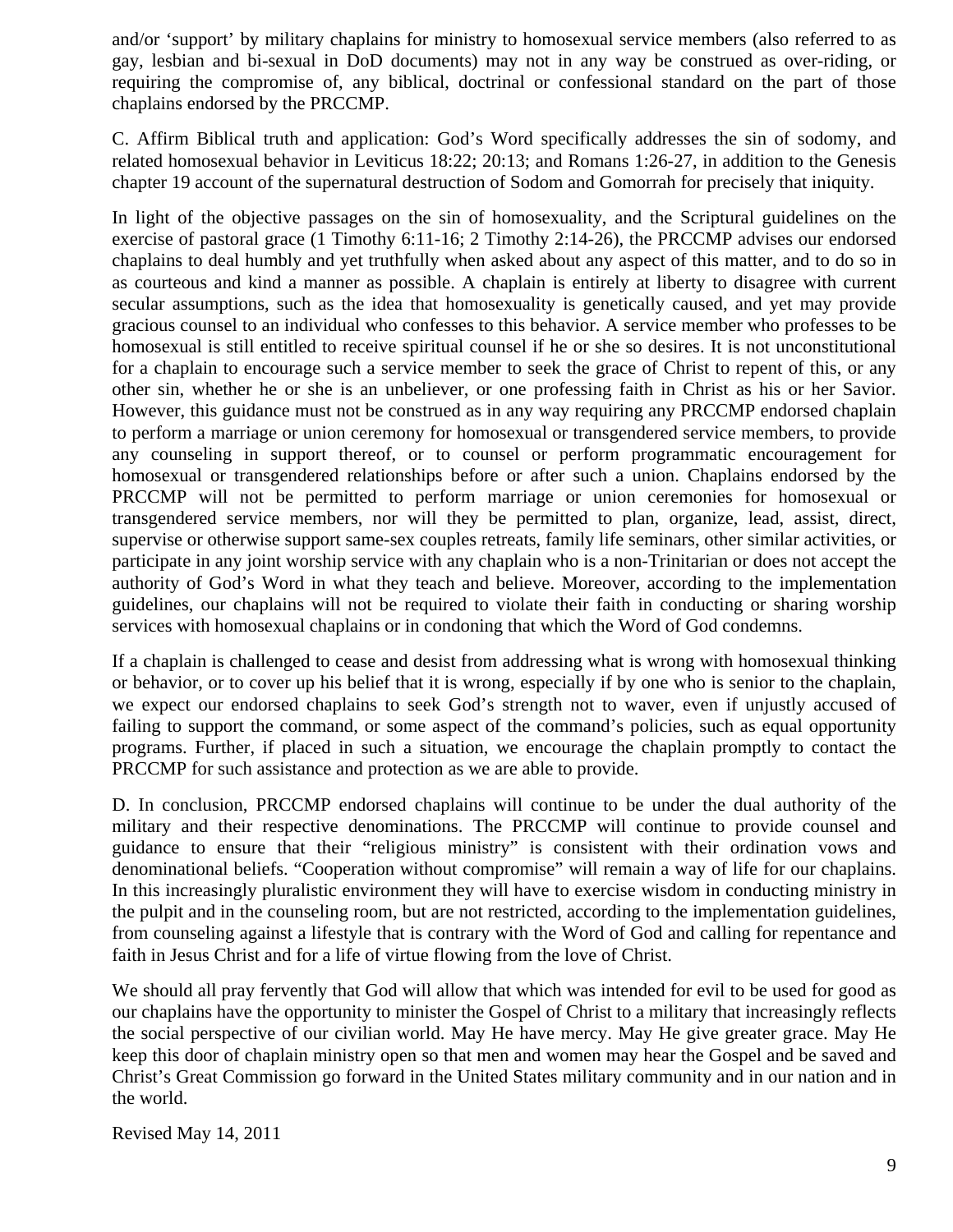# **VIII. PRCCMP POLICY CONCERNING CHAPLAINS SERVING ON COURTS MARTIAL**

# BACKGROUND:

The debate as to whether or not ordained ministers of the Gospel of Jesus Christ should serve as members of a court martial has been with us for generations, but some recent developments in the Armed Forces of the United States have brought this matter to the attention of the Presbyterian and Reformed Commission on Chaplains and Military Personnel.

The United Stated Army itself has experienced confusion on this issue. Army Regulation 165-1, Religious Support, Army Chaplain Corps Activities, 4-3, e (2), states that a commanding officer cannot assign a Chaplain as " . . . a member of a court martial . . . ." However, the Court of Appeals for the Armed Forces in US v BARTLETT -66 M.J.426 determined that the Secretary of the Army "impermissibly contravened the provisions of Article 25(d)(2), Uniform Code of Military Justice (UCMJ), 10 USC, section 825(d)(2) . . . by issuing a regulation that exempted from court-martial service officers of the . . . Chaplain Corps . . . ."

A Staff Judge Advocate (USMC) plainly stated, "Chaplains must be considered for service on courts-martial panels. Statute says 'any commissioned officer' can serve. Courts of Appeals for the Armed Forces said that a policy cannot be implemented that exempts certain categories of officers from consideration."

The USAF policy on chaplains states, as of 21 December, 2007, "Chaplain Corps personnel may serve as jury members, as no Air Force Specialty Code (AFSC) is exempted from service." At the same time, "Chaplains may be excused for a number of reasons . . . "including . . . inner conflict during selection/ exclusion of courtmartial members."

In summation, an absolute exclusion for military chaplains from court-martial duty cannot be obtained by appealing to military regulations, particularly in light of the UCMJ which clearly opens the door for that assigned duty. Exemption must arise from another source altogether, namely an individual chaplain's conscience (scruple[s]) against such service, based on the ecclesiastical/doctrinal standards of his endorsing denomination/agency. Furthermore, we would do well to remember that a chaplain, accused of a violation of the UCMJ, could strongly desire the presence of one or more fellow chaplains on a court-martial jury.

## RECOMMENDATIONS:

If a PRCCMP endorsed chaplain has a scruple against serving as a court-martial member, such an objection should be based - carefully - on Scripture, and the subordinate standards of PRCCMP member denominations, specifically the Westminster Confession of Faith and Catechisms or the Three Forms of Unity (Canons of Dort, Heidelberg Catechism, and Belgic Confession).

The commission recommends that the following Scriptural points be borne in mind if a chaplain wishes to be exempted from service on a court-martial.

1. Moses, a great prophet of the Lord, and a type of Christ, also served in a judicial capacity, adjudicating disputes as the final judge is an appeals court system as recommended by his father-in-law, Jethro.

2. Christ Himself, our great High Priest and Redeemer, also serves in the capacity of the ultimate judge of men in the court of Heaven itself (John 5:22; Acts 10:42). Clearly, judicial service is not intrinsically evil.

3. Scripture reminds us that the redeemed shall judge the world, and angels (I Corinthians 6:1-3) which implies that it is neither sinful, nor unbiblical, for a godly believer to serve in a judicial capacity as such (cf. Romans  $13:5-7$ ).